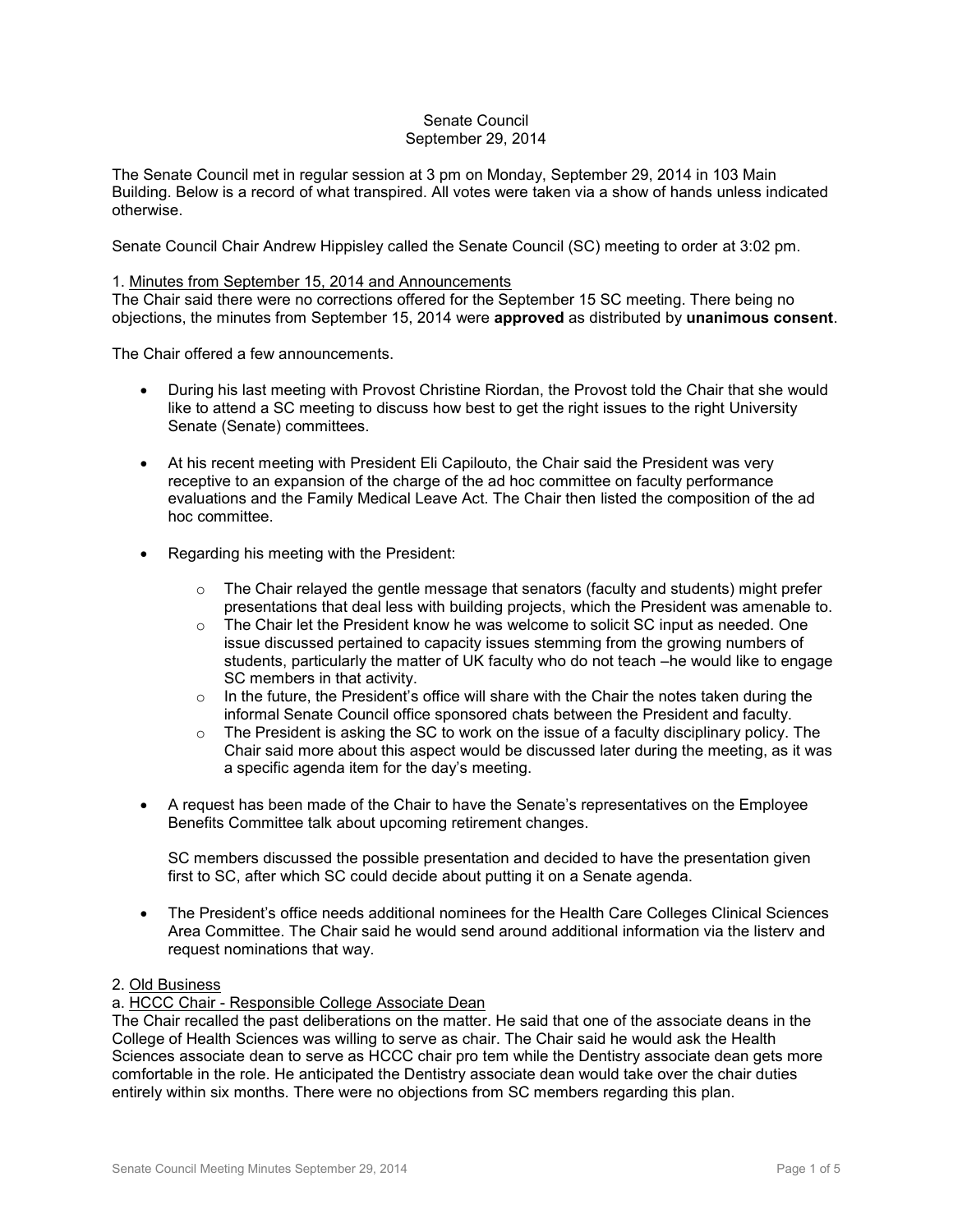## b. *Governing Regulations IX* and Senate Rules

The Chair explained that while the University Senate and the Staff Senate endorsed the proposed changes to *Governing Regulations IX* ("University Appeals Board"), the Student Government Association (SGA) had not yet done so. The Chair said that while students were supportive of the change to the language in *GR XI*, students were concerned about language in the *Senate Rules*, which *GR XI* points to specifically. The Chair said that students had a reasonable concern that the language about academic offenses, the University Appeals Board, etc. contained a lot of untidy language which allowed for multiple interpretations, many of which could be detrimental to a faculty member or student. The Chair asked SGA President Ingram to elaborate.

Ingram echoed the Chair's comments and concurred with his description of the student opinion on the matter. Ingram mentioned two specific instances of inarticulate *SR* language in *Section 6.3.1* ("Plagiarism"), with italics added for emphasis.

1. "When students submit work purporting to be their own, but which in any way borrows ideas, organization, wording or anything else from another source without *appropriate* acknowledgment of the fact, the students are guilty of plagiarism."

The use of "appropriate" is not helpful and is left completely up to the discretion of an instructor. This could lead to different interpretations across campus about what "appropriate" means.

2. "Plagiarism includes reproducing someone else's work, whether it be published article, chapter of a book, a paper from a friend or some file, or *whatever*."

The use of "whatever" is subject to differing interpretations and misinterpretations.

Ingram reiterated that students were not opposed to the *GR XI* change, but opined that a good set of rules that everyone understands should be the first step in the process. Ingram explained that SGA leadership sent the matter to the SGA executive committee which was directed to return a report within a couple of weeks with suggested changes to the *SR*. Ingram said the chair of that committee could come to SC and share their report with SC members.

There were comments from various SC members, ending with general agreement of Ingram's suggestion.

#### 3. Committee Reports

a. Senate's Advisory Committee on Privilege and Tenure (SACPT) - Stephen Testa, Past Chair Guest Testa, immediate past chair of the Senate's Advisory Committee on Privilege and Tenure, presented SC members with a report on the SACPT's activities in the spring and summer of 2014. There were a couple questions from SC members.

# b. Senate's Rules and Elections Committee (SREC) - Connie Wood, Chair

#### i. University Registrar System

The Chair turned to Guest Connie Wood, chair of the Senate's Rules and Elections Committee (SREC). Wood explained that the SREC discovered some time ago that there was more than one registrar on campus; while the University Registrar is a known position with specific University-level duties, there are three colleges (Dentistry, Law, and Medicine) that have their own registrars which report to the college dean. Wood said that the SREC would like to again urge SC to take up this matter in some way so that any college registrar has a clear line of reporting, perhaps to the University Registrar. The Chair said he would bring up the issue with the Provost at their next meeting and will suggest as a possible fix that college registrars must report to the University Registrar. He said he would report back to SC.

#### 4. Sesquicentennial Diploma Design

Guest Paula Pope from the Office of Development presented a proposal to change the diplomas for the sesquicentennial year to include a reference to UK's sesquicentennial. Guest David Hamilton (AS/History) also attended. After Pope explained the proposal, there were a few comments and questions from SC members.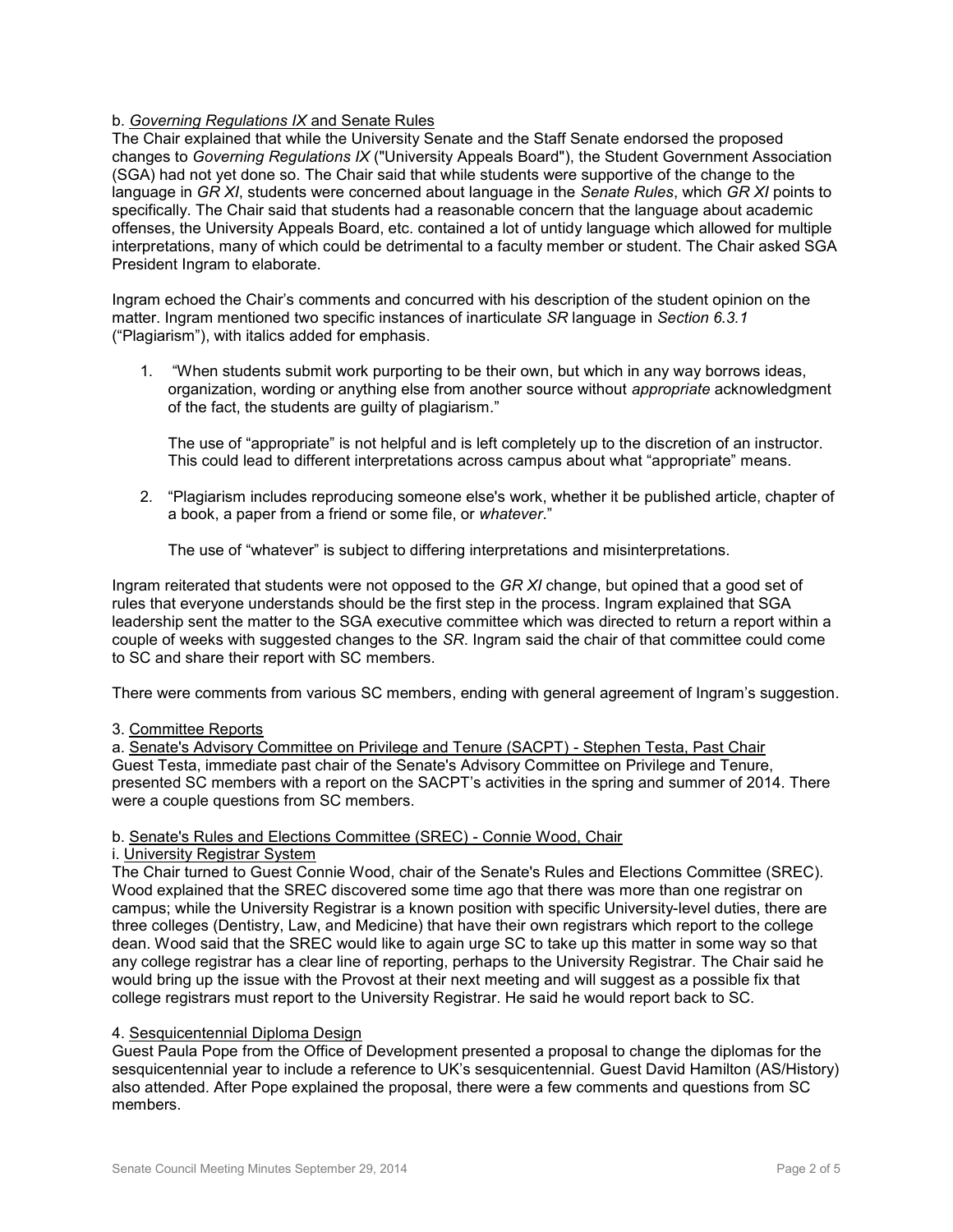Grossman **moved** that the SC recommends to the Senate that the date on all diplomas awarded in calendar year 2015 be changed to read "in the University's sesquicentennial year of 2015." Brown **seconded**. SC members discussed the motion and Christ **called the question**. A **vote** was taken and the motion **passed** with none opposed.

Debski **moved** to put the sesquicentennial logo (that was on the memorandum regarding sesquicentennial date notation on the diploma) also be placed on the diploma. McCormick **seconded**. A **vote** was taken and the motion **passed** with one opposed and one abstaining.

#### 5. Development of Faculty Discipline Policy

The Chair explained that when he met with President Eli Capilouto the prior week, the President was primarily interested in discussing the matter of faculty working to develop an improved faculty discipline policy. He would like a final report in December 2014. The Chair said the President offered a number of examples where the current disciplinary actions (slap on the wrist or termination) did not match the action for which disciplinary action was taken. Assuming the report is ready by December, the Chair said the President indicated it would be shared with members of the Board of Trustees in January 2015. The full resources of Legal Counsel will be made available to those working on the project. Past chair Blonder sent a transmission to the Senate's Advisory Committee of the Faculty Code (SACFC) a little over a year ago, but they were not sure if the past chair's request fit into their charge. The SACFC instead offered examples of the types of disciplinary actions that could be imposed, as opposed to creating policy language themselves. In parallel with that activity, there seems to have been some movement to create faculty disciplinary policy language for a *Governing Regulation*.

The Chair said there were a couple of big questions that SC needed to answer. First, where should the language about a faculty disciplinary policy live – in the *Senate Rules* or in a broader regulation document such as an *Administrative Regulation* or a *Governing Regulation*? One natural place the language could reside is in the *Senate Rules Section 7.0*, which is entitled "Code of Faculty Responsibilities." The Chair reiterated that President Capilouto was keen on faculty being the ones to develop a faculty disciplinary policy. The other question SC needed to consider pertained to the process – should the process of developing a faculty disciplinary policy start from scratch or should it start up where the SACFC left off?

There were a number of comments made, most of which are listed below.

- The President's memo of September 19, 2014 says that a chair or dean ought to make a decision about a situation based on an investigation and the faculty member's response. Further, a panel of faculty members would only be involved in cases of appeal of guilt or sanction. The panel of faculty should be the ones policing a faculty colleague's actions, not an administrator.
- The President does not seem to want a full-blown policy, but rather wants additional disciplinary options.
- A more robust faculty discipline policy could be used by supervisors to retaliate against faculty.
- The University Senate (Senate) should spend its time on important issues, such as gender inequality and pay, but not on ways to punish faculty.
- The small number of currently acceptable disciplinary actions is not evenly applied across campus, casting doubt on the prospect of a larger set of disciplinary actions being evenly applied.
- Some faculty receive emails from their chairs directing faculty to email legislators from their UK email address to vote this way or that way on a certain issue, yet that type of activity is widely understood as inappropriate. Discipline should be evenly applied to faculty and administrators.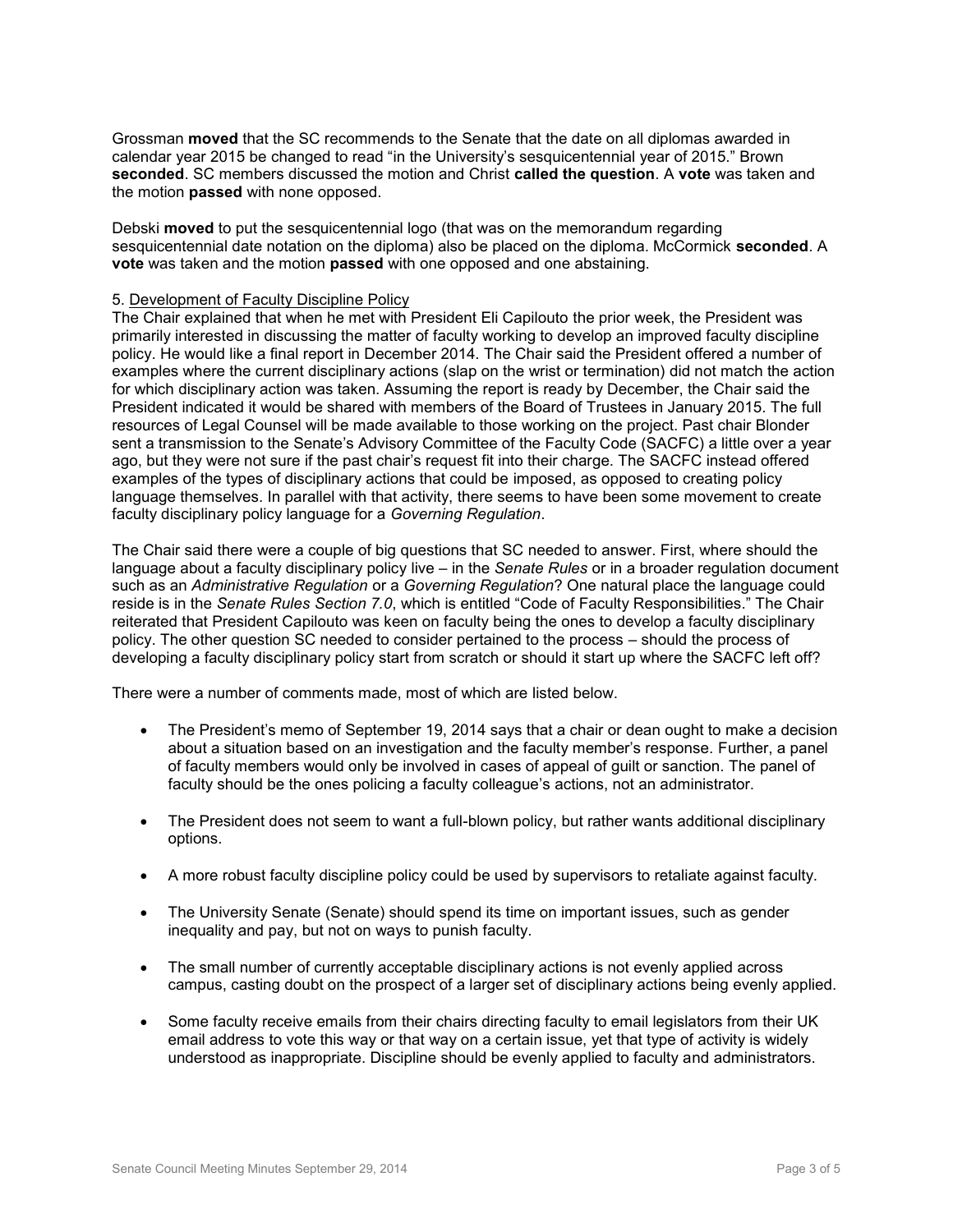- If faculty are fully involved in the initiative to develop a faculty discipline policy, there is a greater likelihood that the final policy will require faculty input and decision-making throughout a disciplinary process, not just during an appeal.
- It is important to focus on who administers punishment; a chair should not be able to punish a faculty for not having enough specific types of grants.
- The President's memo does not lay anything out in stone if there are concerns that should be considered, then those concerns should be made clear.
- $\bullet$  A faculty disciplinary policy should not align potential offenses with penalties  $-$  a faculty panel should determine which penalty will be applied.
- The matter should be returned to the SACFC for additional work.
- The matter should not be returned to the SACFC because that body has already been involved and was not comfortable offering the assistance requested.
- President Capilouto first requested action on a faculty disciplinary policy at least a year ago. If SC had effectively resolved the issue when it was first brought up, there would not be urgency now.
- At-large faculty participation in a colleague's disciplinary action should take place far sooner than at the point of appealing guilt or sanction. A good faculty disciplinary policy will direct an administrator (who believes a faculty member deserves a sanction) to a faculty panel to determine whether something was done inappropriately or not.
- A faculty member should not be disciplined in cases where lack of progress are the fault of a chair or dean who has removed the tools necessary for the faculty member to succeed, like laboratory space or a sabbatical.
- SC could look at benchmark institutions to see how their faculty disciplinary policies are organized. Guidelines from the American Association of University Professors (AAUP) would be a good place to start.
- There are options (other than a slap on the wrist or termination) available regarding disciplinary actions – the Human Resources Policies and Procedures are *Administrative Regulations* which kick in if the *Senate Rules* are silent on a particular matter.
- Disciplinary sanctions could be patterned after the possible research misconduct sanctions outlined in *Administrative Regulations 7.XIII.B* [numbered 1 – 13].
- A faculty disciplinary policy is such a complex issue that even deliberate and forward action may not result in a finished product in two and a half months.
- A faculty disciplinary policy should allow for remediation as appropriate.

The Chair said he was hearing a general consensus about a handful of issues: the SC was intent upon working on the policy itself; when the *SR* is silent other University regulations kick in so the pertinent *SR* section [Section 7, Code of Faculty Responsibilities] should be revised and lengthened; and AAUP and other benchmark university guidelines should be evaluated for possible replication at UK. There were no objections or corrections from SC members.

Christ **moved** that the SC create an ad hoc subcommittee of the SC to address a faculty disciplinary policy in response to the President's memo and Anderson **seconded**. There being no discussion, a **vote** was taken and the motion **passed** with none opposed. SC members then turned to the composition of the